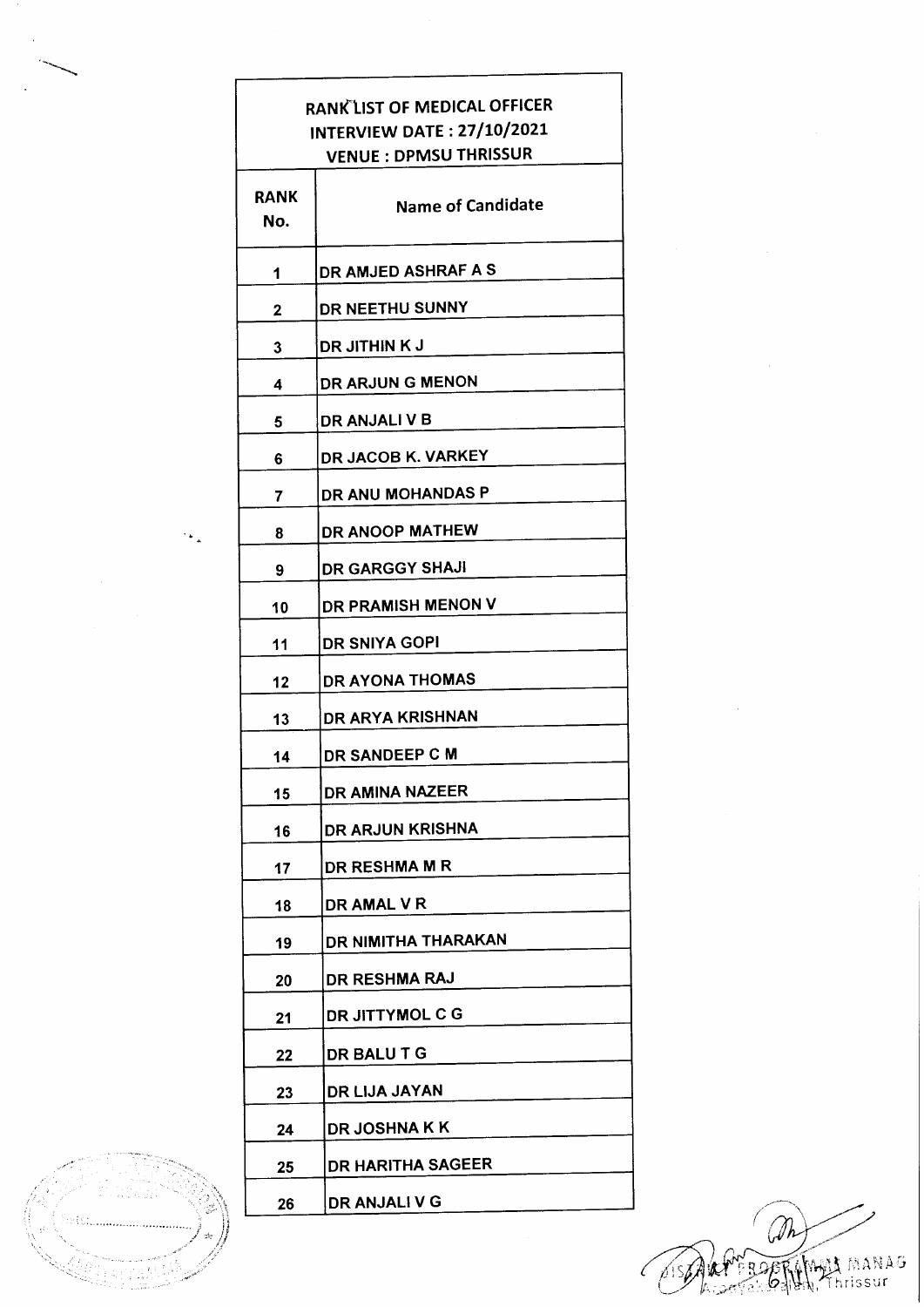## RANK LIST OF MEDICAL OFFICER **INTERVIEW DATE: 27/10/2021** VENUE : DPMSU THRISSUR

| RANK<br>No. | <b>Name of Candidate</b>       |
|-------------|--------------------------------|
| 27          | <b>DR RASITHA M R</b>          |
| 28          | DR NEENA MARY DOMINIC          |
| 29          | DR ASWATHY KRISHNA             |
| 30          | DR DILEEP NARAYAN              |
| 31          | <b>DR CHANDNI</b>              |
| 32          | <b>DR GREESHMA S</b>           |
| 33          | DR SANDEEP J NALEX             |
| 34          | <b>DR JYOTHSNA T H</b>         |
| 35          | <b>DR HIMA THOMAS</b>          |
| 36          | <b>DR SHARATH R DAS</b>        |
| 37          | DR ALAKA VIJAYAN C             |
| 38          | DR JOHN BENNY                  |
| 39          | DR THARA V. NAIR               |
| 40          | DR HARISANKAR A                |
| 41          | DR JUBEEN V A                  |
| 42          | DR ABHINYA N SUDHEER           |
| 43          | <b>DR ANEESH K K</b>           |
| 44          | DR ANJALI R SOMAN              |
| 45          | <b>DR MANEESH K M</b>          |
| 46          | DR SANDEEP KRISHNAN            |
| 47          | DR CHAITHANYA M M              |
| 48          | <b>DR ROSHAN C JOY</b>         |
| 49          | <b>DR NOUFAL N</b>             |
| 50          | DR SUSNA HUSSAIN PUTHIYAVEETIL |
| 51          | DR UMADEVI K R                 |
| 52          | DR ANN MARY EMMATTY            |

 $\left\{ \begin{array}{c} \mathbb{I} & \mathbb{I} \\ \mathbb{I} & \mathbb{I} \end{array} \right.$ 

 $\mathcal{L}_{\mathbf{k}}$ 

'.',1

Annan A

M Grand Wallen MANAGER Arogyakeralam, Thrissur<br>Old District Posnital Compound